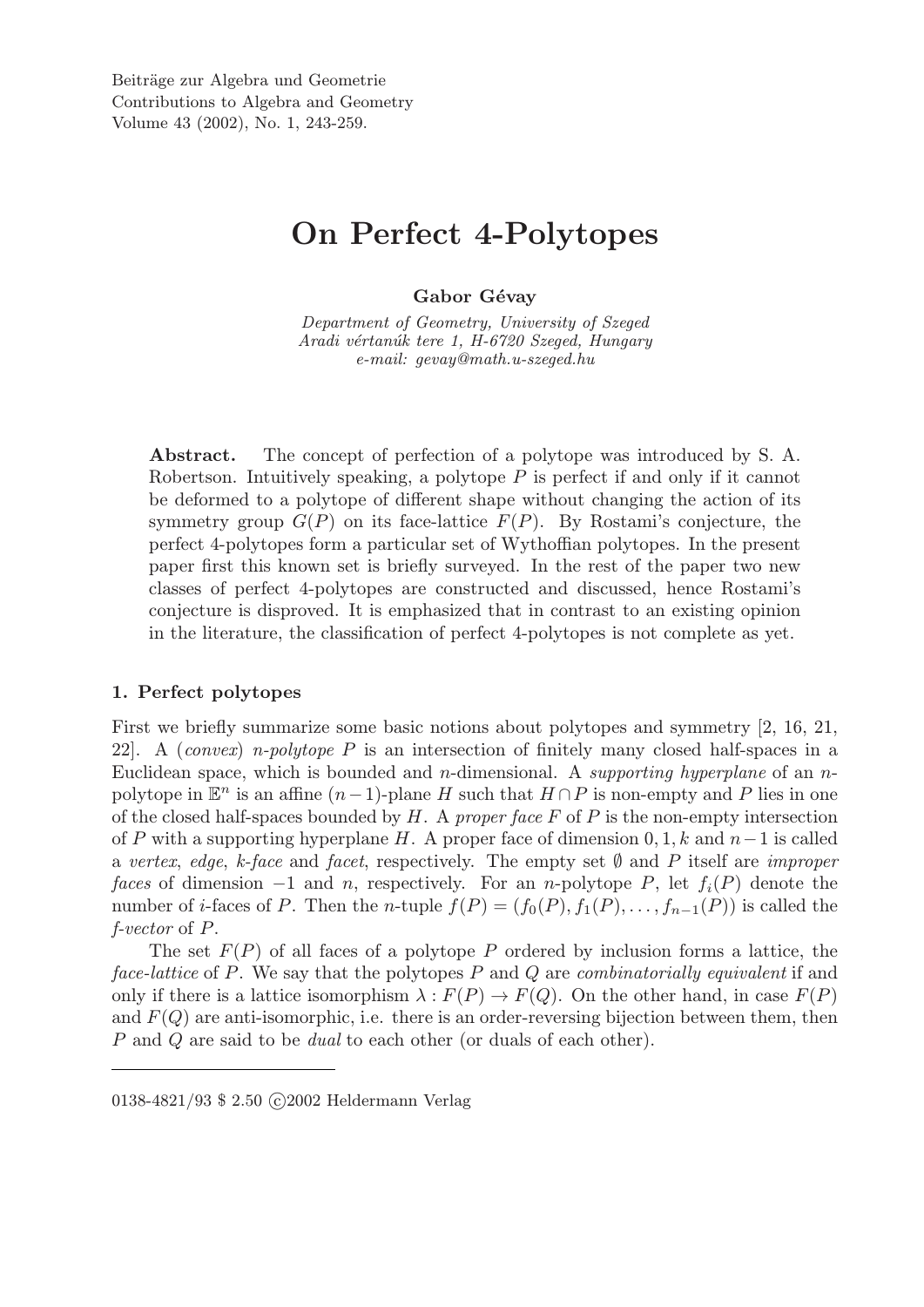By a *symmetry transformation* of an *n*-polytope  $P$  we mean an isometry of  $\mathbb{E}^n$  keeping P setwise fixed. The group  $G(P)$  of all symmetry transformations of P is called the *symmetry group* of P.

The action of  $G(P)$  on P induces an action  $\alpha_P$  on  $F(P)$ ,  $\alpha_P : G(P) \times F(P) \to F(P)$ . Following Robertson [11, 21], we define an equivalence relation on the set of all *n*-polytopes.

Definition 1.1. *Two* n*-polytopes* P *and* Q *are said to be symmetry equivalent if and only if there exists an isometry*  $\varphi$  *of*  $\mathbb{E}^n$  *and a face-lattice isomorphism*  $\lambda : F(P) \to F(Q)$  *such that for each*  $g \in G(P)$  *and each*  $A \in F(P)$ ,  $\lambda(g(A)) = (\varphi g \varphi^{-1})(\lambda(A))$ . Each symmetry *equivalence class is called a symmetry type.*

We are now ready to define perfection of polytopes.

Definition 1.2. *A polytope* P *is said to be perfect if and only if all polytopes symmetry equivalent to* P *are similar to* P*.*

(We note that here similarity is meant in the usual geometric sense.)

We have two remarks here. First, the notions of symmetry equivalence and perfection have been elaborated by Robertson not only for the restricted class of polytopes, but for studying the much wider class of n-solids [11, 20, 21].

On the other hand, in the particular class of 3-polytopes the symmetry types are well known and applied for a long time. Namely, the types of "simple closed crystal forms" are just the symmetry types (in the sense just defined) belonging to the crystallographic point groups. These usually are listed in standard crystallographic textbooks (see e.g. [3, 18]) and have been determined even for the non-crystallographic point groups as well [12, 17]. Moreover, in [10, p. 144] a definition of the type of crystal forms appears which is consistent with Definition 1.1.

There are some known constructions by which new perfect polytopes can be obtained from given perfect polytopes. These are the *polar*  $P^*$  of  $P$ , and the binary operations  $P \square Q$  and  $P \diamond Q$ .

The polar of P is defined by  $P^* = \{y \in \mathbb{E}^n : \forall x \in P, \langle x, y \rangle \leq 1\}$ , where 0 is in the interior of  $P$  [2, 16]. The additional condition, i.e. that the origin is an interior point of P, guarantees that  $P^*$  is a polytope (actually, the dual of P). For our purposes, however, it is more appropriate to choose a sharper form of this notion, as used by Robertson and his co-workers [11, 19, 20]. Namely, we require that the origin coincide with the centroid of P. (We note that, equivalently, it is also said that P and  $P^*$  are *reciprocal* of each other [1, 6].) In this case  $G(P)$  and  $G(P^*)$  are equal.

 $P \Box Q$  is called the *rectangular product* by Pólya [6, 21], or simply the *product* by Robertson et al. [11], and is defined as follows. Let P and Q an m-polytope in  $\mathbb{E}^m$ and an *n*-polytope in  $\mathbb{E}^n$ , respectively. Then let  $\mathbb{E}^m \times \mathbb{E}^n$  be identified with  $\mathbb{E}^{m+n}$  by mapping  $(x, y) \in \mathbb{E}^m \times \mathbb{E}^n$  to  $z \in \mathbb{E}^{m+n}$ , where  $z_i = x_i$  for  $i = 1, \ldots, m$ , and  $z_{m+j} = y_j$ for  $j = 1, \ldots, n$ . Thus  $\mathbb{E}^m$  and  $\mathbb{E}^n$  are embedded as the images of  $\mathbb{E}^m \times 0$  and  $0 \times \mathbb{E}^n$ , as orthogonal complements. Then  $P \Box Q$  is taken as the image of the Cartesian product  $P \times Q$  under this mapping.

The *co-product* [11]  $P \diamond Q$  is defined using the same identification of  $\mathbb{E}^m \times \mathbb{E}^n$  with The co-product [11]  $P \diamond Q$  is defined using the same identification of  $\mathbb{E}^m \times \mathbb{E}^m$  with  $\mathbb{E}^{m+n}$  as above. Then  $P \diamond Q$  equals the convex hull conv $(P \times \{d\} \cup \{c\} \times Q)$ , where c and  $d$  denotes the centroid of  $P$  and  $Q$ , respectively.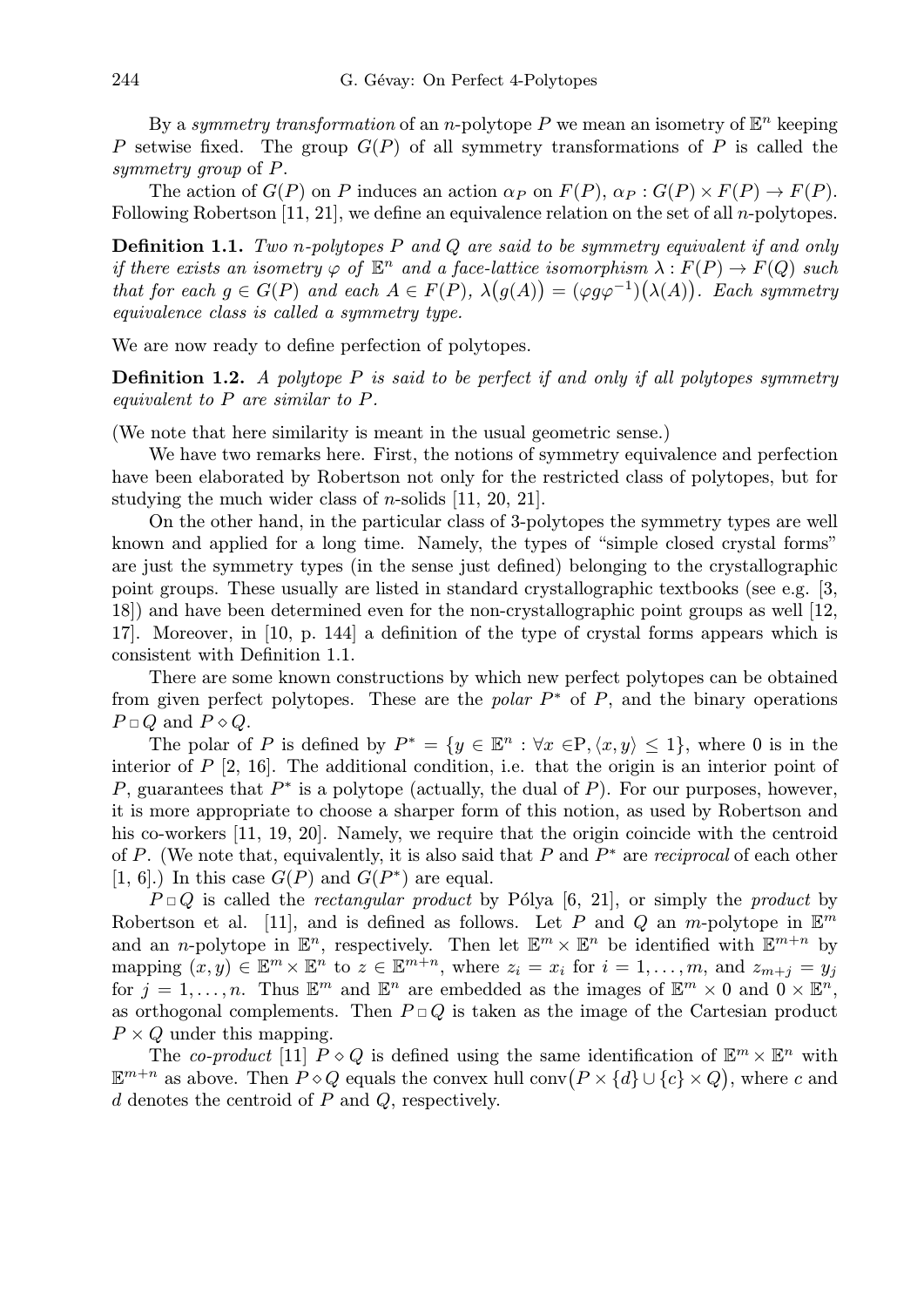An n-polytope which is not isometric to a product or co-product of polytopes of dimension less than n is called *prime*. In fact, either of the first two conditions is sufficient, since we have the equality  $(P \Box Q)^* = P^* \diamond Q^*$  for any polytopes P and Q with common centroid [11].

Now it is known [19] that  $P^*$  is perfect if P perfect. On the other hand,  $P \Box Q$  and  $P \diamond Q$  are perfect only if P and Q are isometric and perfect.

Perfection is a kind of generalization of the notion of regularity. In fact, every regular polytope is perfect [21]. Recall that by one of the usual definition an n-polytope P is regular in case for all k,  $0 \le k \le n-1$ , the symmetry group  $G(P)$  of P is transitive on the k-faces of P. In other words, for all  $k, 0 \le k \le n-1$ , there is a single orbit of k-faces of P under the action of  $G(P)$ . Thus, in the study of perfect polytopes it is useful to introduce the following notion [19, 21].

**Definition 1.3.** *The orbit vector of an n-polytope*  $P$  *is*  $\theta(P) = (\theta_0, \ldots, \theta_{n-1})$  $\ddot{\phantom{0}}$ *f*, where  $\theta_i$  is *the number of orbits of i-faces of* P, for each  $i = 0, \ldots, n - 1$ , under the action of  $G(P)$ .

Non-regular perfect polytopes appear first in dimension 3 (perfect 2-polytopes coincide with the regular polygons). These are the cuboctahedron, the icosidodecahedron, and their polars, which are the rhombic dodecahedron and the rhombic triacontahedron, respectively [21].

Naturally arises the following

Problem 1.4. *Characterize the orbit vectors of perfect* n*-polytopes.*

## 2. Nodal polytopes

The following notion is borrowed in a slightly modified form from Engel [10].

**Definition 2.1.** Let G be a finite group of isometries of  $\mathbb{E}^n$ . Then the symmetry scaffolding *of* G *is the union of the fixed point sets of all transformations in* G *and is denoted by* scaf G.

Sometimes we will use the same term for the intersection of this set with the unit sphere  $\mathbb{S}^{n-1}$  (centered at the origin) as well; however, when the distinction is important, the attribute *spherical* will be used for the latter.

Likewise, we may replace a polytope with its spherical variant in the following sense. For a given *n*-polytope P, take a unit sphere  $\mathbb{S}^{n-1}$  centered at the centroid of P. Then project radially P to S<sup>n-1</sup>. We refer to the image under this projection as the *spherical image* of P.

Definition 2.2. *For a given group* G *and a point* A *in* scaf G*, the fixed point set of* A  $is$  fix<sub>A</sub> = { $x \in \mathbb{E}^n : g(x) = x$ ,  $\forall g \in G_A$ }, where  $G_A$  *is the stabilizer of* A *in* G. Then  $\dim (\text{fix}_A)$ , the dimension of  $\text{fix}_A$ , is called the degree of freedom of A. A point in the *spherical symmetry scaffolding of* G *is called a node in case it has zero degree of freedom. A vertex of a polytope* P *is called nodal if in the spherical image of* P *it coincides with a node in* scaf G(P)*. A nodal polytope is a polytope whose vertices are all nodal.*

Theorem 2.3. *Every vertex-transitive nodal polytope is perfect.*

*Proof.* Let P be a vertex-transitive nodal n-polytope and let Q a polytope different from P but belonging to the same symmetry type. Then we have an isometry  $\varphi$  and a lattice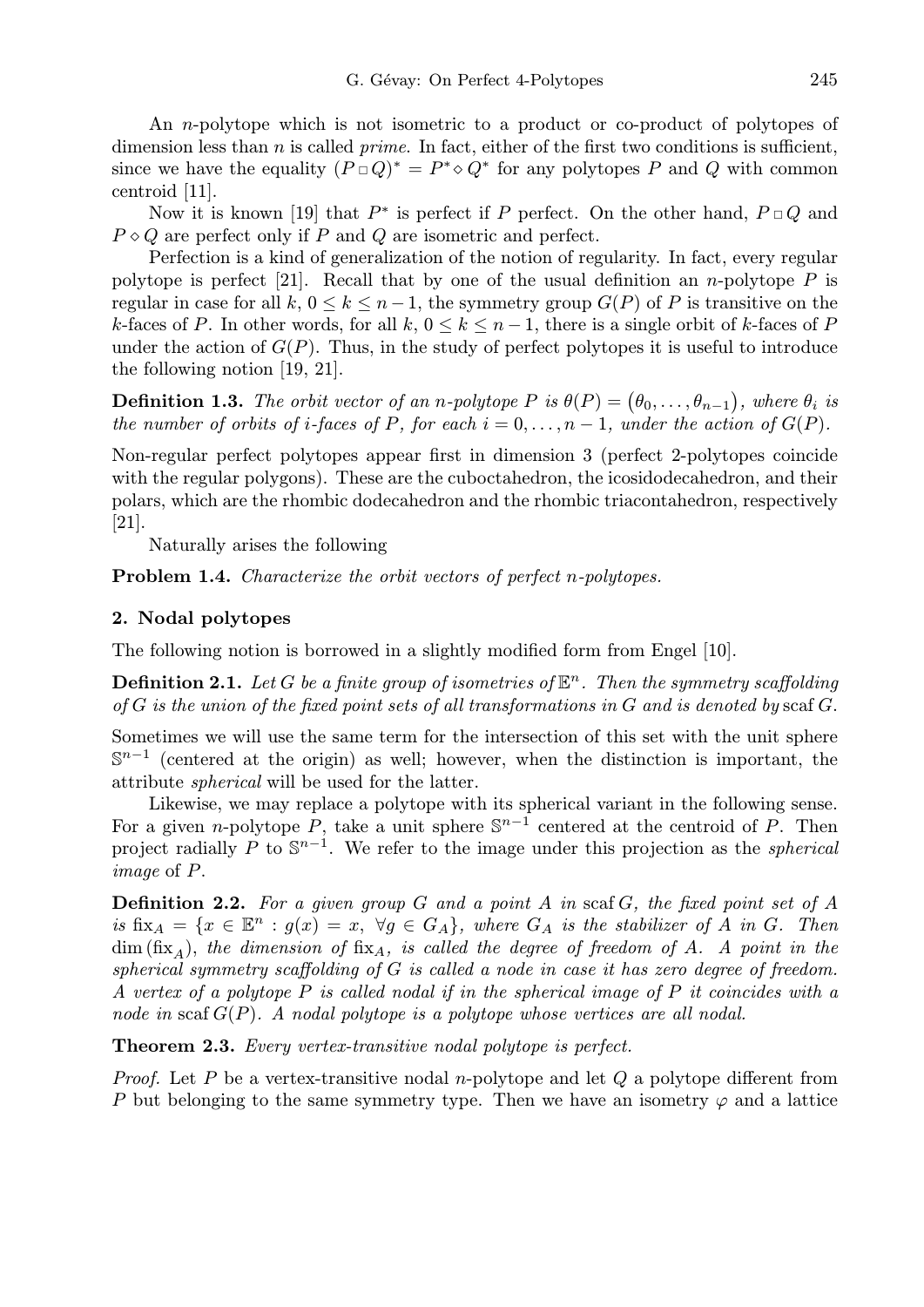isomorphism  $\lambda$  such that the condition in Definition 1.1 holds. Choose an arbitrary vertex V of P. Now it is easy to check the following two direct consequences of the symmetry equivalence of  $P$  and  $Q$ :

- (a)  $\varphi G_V \varphi^{-1} = G_{\lambda(V)}$ , i.e. the stabilizer in  $G(P)$  of any vertex of P is transformed by  $\varphi$ to the stabilizer in  $G(Q)$  of the corresponding vertex of  $Q$ ;
- (b) vertex-transitivity of  $P$  implies vertex-transitivity of  $Q$ .

Because of the latter, we may assume that both  $P$  and  $Q$  is inscribed in the unit sphere  $\mathbb{S}^{n-1}$ . On the other hand, the following equality holds as well:  $\varphi G_V \varphi^{-1} = G_{\varphi(V)}$ . Thus  $G_{\lambda(V)} = G_{\varphi(V)}$ . But since P is nodal,  $G_V$  fixes just one pair of diametrally opposite points on  $S^{n-1}$ , and so does its transform  $\varphi G_V \varphi^{-1}$ . Hence  $\lambda(V) = \pm \varphi(V)$  for all vertices V of P. We assume that P is not centrally symmetrical, since otherwise the proof would be complete by this equality. Now if for all vertices  $\lambda(V)$  of Q we have the plus sign, then  $Q$  is congruent to  $P$ , and we are done. The same is true in case minus sign is assumed everywhere. We show that the case of mixed signs cannot occur.

Suppose the contrary, say  $\lambda(A) = \varphi(A)$  and  $\lambda(B) = -\varphi(B)$  for two distinct vertices A and B of P. Since inversion in the centre of  $\mathbb{S}^{n-1}$  commutes with all isometries mapping this sphere to itself, the latter equality can be written as  $\lambda(B) = \varphi(-B)$ . Because of transitivity, we have  $B = g(A)$  with some  $g \in G(P)$ . Using symmetry equivalence, we obtain:  $\lambda(B) = \lambda(g(A)) = (\varphi g \varphi^{-1})(\lambda(A)).$  Substituting  $\lambda(A)$  and  $\lambda(B)$ , we obtain  $\varphi(-B) = (\varphi g \varphi^{-1})(\varphi(A)),$  whence  $\varphi(-B) = \varphi(g(A)).$  Hence  $-B = g(A),$  which together with  $B = g(A)$  implies  $B = -B$ , a contradiction.

## 3. Wythoffian perfect 4-polytopes

First we recall some well-known facts concerning Wythoffian polytopes in general. Let W be a finite *Coxeter group*, i.e. a finite group generated by reflections. We assume that W is *essential* relative to  $\mathbb{E}^n$ , i.e. it acts on  $\mathbb{E}^n$  with no nonzero fixed points. Let scaf W denote the symmetry scaffolding of  $W$ , and let  $D$  denote the closure of a connected component of the set  $\mathbb{S}^{n-1}$ \scaf W. Then D is a fundamental domain of W (with respect to its action on  $\mathbb{S}^{n-1}$ ) and, by a theorem of Coxeter [6, 9], it is a (spherical) simplex. Scaf W can actually be formed as the union of all mirror hyperplanes belonging to the reflections in  $W$ . The n mirror hyperplanes passing through the facets of  $D$  belong to the reflections which generate W. (It is customary to call the cone determined by the union of these n mirrors an  $n$ dimensional *kaleidoscope*). W is presented per definitionem by these generators  $\sigma_i$  and by the defining relations

$$
(\sigma_i \sigma_j)^{p_{ij}} = 1, \quad (i, j = 0, \dots, n-1),
$$

where  $p_{ii} = 1$  and  $p_{ii} \geq 2$  if  $i \neq j$ . The dihedral angles, i.e. the angles between the *i*th and jth facets of D are just equal to  $\pi/p_{ij}$ .

A concise description of the fundamental domain  $D$  (or, equivalently, of the group W itself) is given by its *Coxeter diagram*. This has n vertices or *dots* (here we adopt the terms used by Coxeter [6, 7]) representing the *n* facets of D (or the *n* generators of W), and has an edge or a *link* between two of its dots whenever  $p_{ij} > 2$ . The link is unmarked when  $p_{ij} = 3$ , but it is marked with the value of  $p_{ij}$  otherwise. W is *irreducible* or *reducible* according as the underlying graph of its Coxeter diagram is connected or disconnected.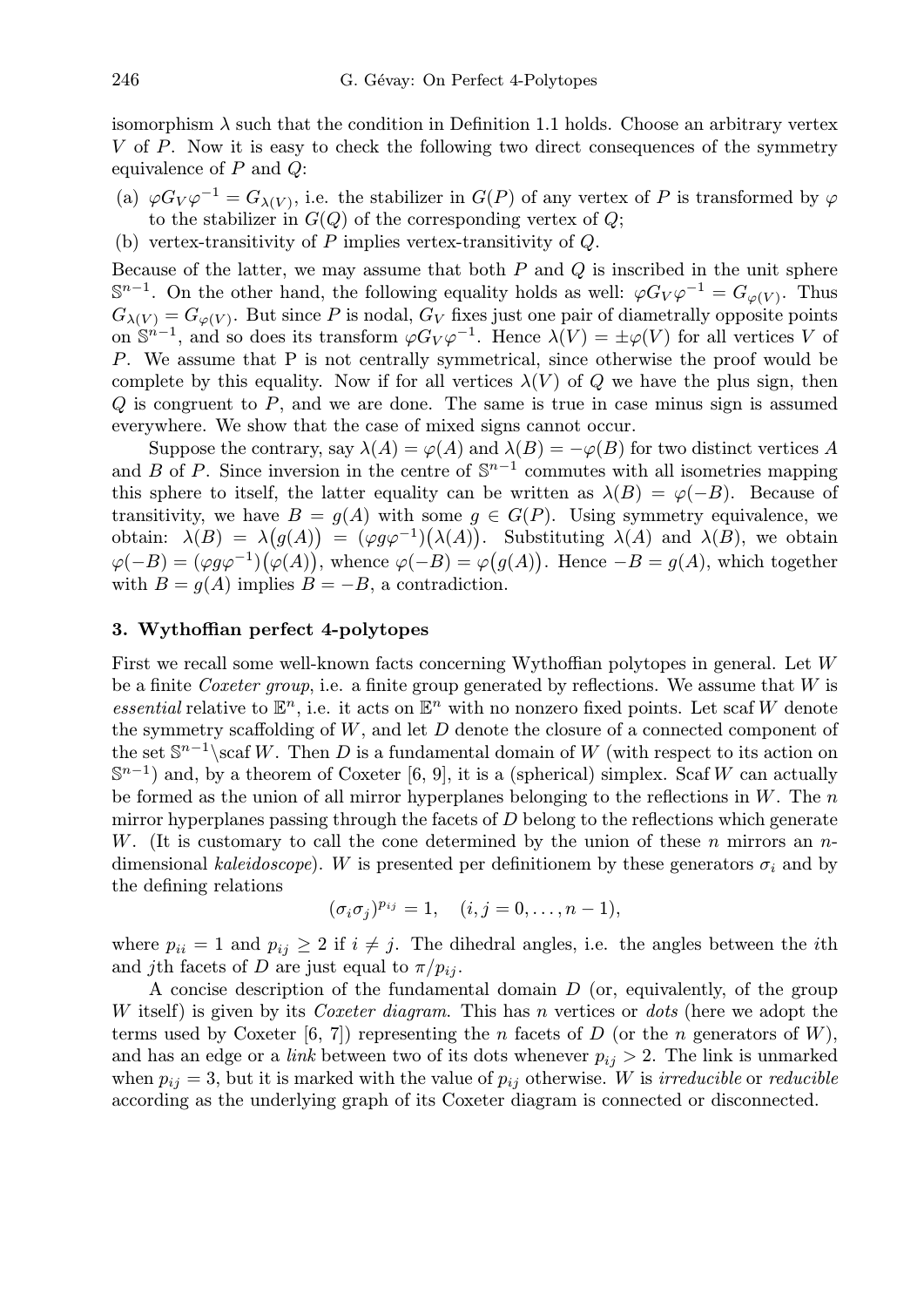The following construction is well known and is the basis of Coxeter's work on uniform polytopes (see [4–8], especially [8], p. 3]).

Construction 3.1. (Wythoff's construction) *Form the convex hull of the orbit of a suitable point for one of the finite reflection groups or for the rotatory subgroup of such a group.*

By suitable choice of the initial point of the construction certain conditions are meant which ensure that the polytope obtained will be uniform. More concretely, for a 4-dimensional kaleidoscope this means that the point is in one of the following positions in the corresponding fundamental spherical tetrahedron:

- (1) at a vertex of the tetrahedron,
- (2) on an edge, where it would be cut by the internal bisector of the dihedral angle at the opposite edge,
- (3) on a facet, equidistant from the remaining 3 facets,
- (4) in the interior of the tetrahedron, at the centre of the inscribed sphere.

Following Coxeter (see e.g. [4], p. 327), we have:

Definition 3.2. *A polytope which can be obtained by Wythoff 's construction is called Wythoffian.*

The usual Coxeter symbol of a Wythoffian polytope is obtained from the Coxeter diagram of the group applied in the construction by placing rings around one or more dots of the diagram. The location and number of the rings indicate the location of the initial point as follows. This point may be at a vertex or in the relative interior of a face determined by 2, 3 or 4 vertices of the fundamental domain. Thus, the rings are placed around just the dots which symbolize the facets (or *walls*) opposite to the respective vertices.

Different constructions may result in the same Wythoffian polytope, as the following examples show [7, p. 575]:

<sup>=</sup> <sup>4</sup> (1)

<sup>=</sup> <sup>4</sup> <sup>=</sup> <sup>4</sup> . (2)

These equalities will be utilized in the next section.

## 3.1. Wythoffian perfect 4-polytopes of the first kind

Theorem 3.3. *Let* P *be a Wythoffian polytope whose vertex set can be obtained as the* W*-orbit of a vertex of the fundamental domain of a finite reflection group* W*. Then* P *is perfect.*

This is a known and proven statement (see [19], p. 263 and the references therein), but in our context its proof is very simple. In fact, it is a consequence of some basic properties of the finite Coxeter groups.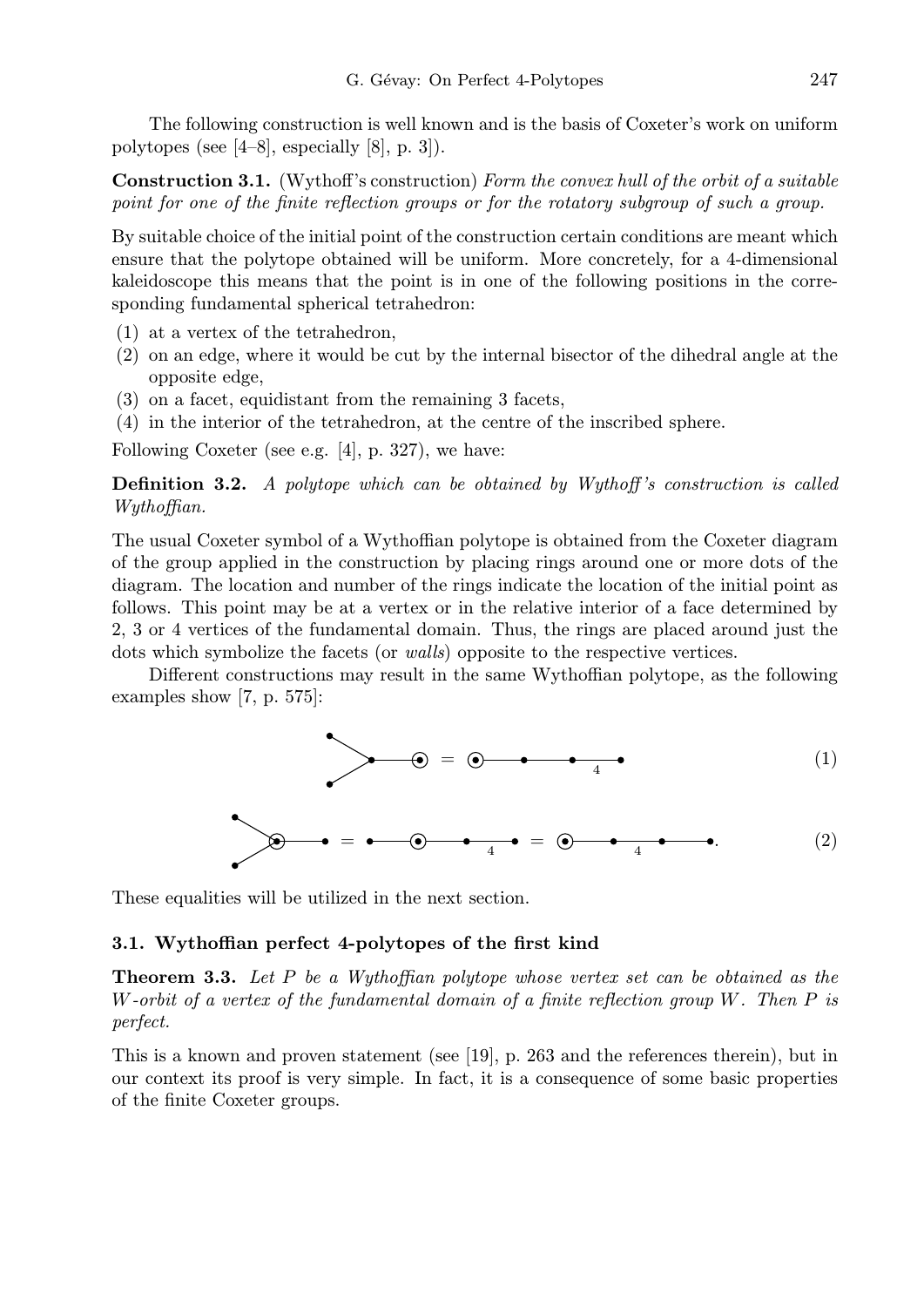Namely, the stabilizer of a vertex  $V$  of the fundamental domain  $D$  is generated by reflections in the mirror hyperplanes passing through V. This "parabolic" subgroup of  $W$ has no fixed point other than V (when action of W is considered on the unit sphere  $\mathbb{S}^{n-1}$ ). Hence V is a node in the spherical symmetry scaffolding of  $W$ . Since the vertex set of  $P$ is the orbit  $W(V)$ , by Theorem 2.3 P is perfect.

Definition 3.4. *A perfect polytope that satisfies the condition in Theorem 3.3 is called a Wythoffian perfect polytope of the first kind.*

Separating this particular class of perfect polytopes is important in order to properly discuss Rostami's conjecture. It is formulated in [20, p. 370] as follows.

**Rostami's Conjecture.** Any perfect 4-polytope P is either a square  $Q \Box Q$  or  $Q \diamond Q$  of *some regular polygon* Q*, or, for some irreducible finite reflection group* W *with fundamental domain* D*, either* P *or its polar* P ∗ *is the convex hull of the orbit under* W *of a vertex of* D*.*

Thus, apart from the polygon quadrates, it says that up to polarity the only prime 4 polytopes are Wythoffian polytopes of the first kind. If this were true, we would have a classification of perfect 4-polytopes. Just this is stated in [19], where an erroneous proof of the conjecture is given. In fact, Madden states in his Classification Theorem 4.4 [19, p. 277] as follows: "Let P be a prime perfect 4-polytope, then P or  $P^*$  is Wythoffian". We remark that in this formulation "Wythoffian" is meant as "Wythoffian of the first kind" in our sense, which is clear from the context of the paper in question.

In what follows we shall see (in Section 3.3 and thereafter) that Madden's classification theorem is false, since we have several new classes. In fact, our opinion is that the perfect 4-polytopes are far from being classified, for further new classes may arise from a more careful investigation in the future.

We note that Wythoffian perfect polytopes of the first kind form a class which usually is treated in terms of uniform polytopes due to Coxeter. In particular, in dimension 4 such a polytope is either regular, or is a "simple truncation" of a regular polytope [6, 7]. Equivalently, in our context we have the following

Proposition 3.5. *Every Wythoffian polytope of the first kind can be obtained by Wythoff 's construction using the symmetry group of a regular polytope.*

In fact, since the only four-dimensional reflection group which is not the symmetry group

of a regular polytope is  $\longrightarrow$ , the equalities (1–2) imply our statement.

# 3.2. Kepler polytopes

The notion of a Kepler polytope was introduced in [13]. The name relates to the fact that the first non-regular examples, namely the rhombic dodecahedron and the rhombic triacontahedron, were discovered by Kepler. In the present context it can be defined as follows.

Definition 3.6. *An* n*-polytope* P *is called a Kepler polytope if and only if the following conditions hold:*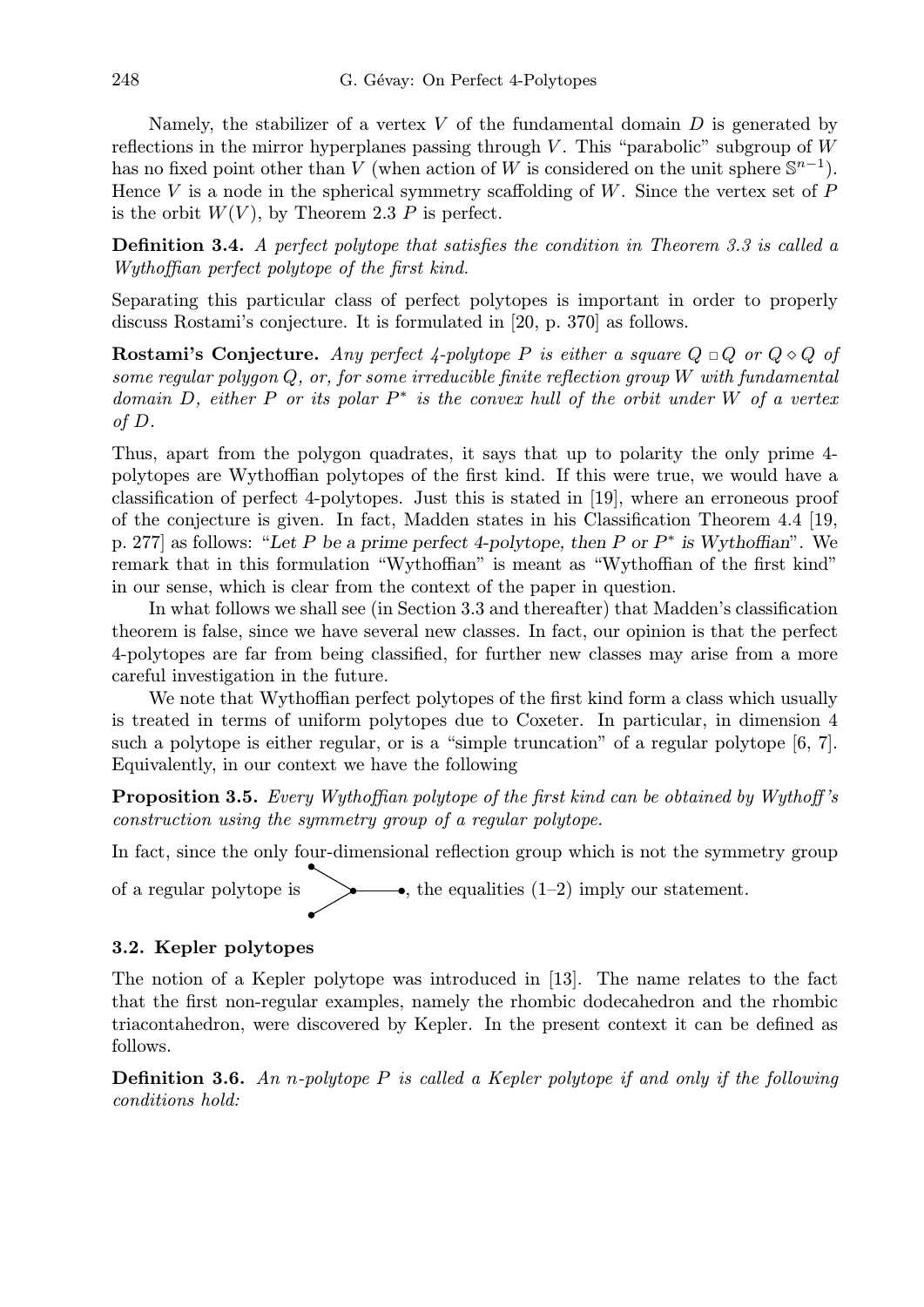- (1) P ∗ *is a Wythoffian perfect polytope of the first kind.*
- (2) G(P) *is equal to the symmetry group of a regular polytope.*

For  $n = 4$  an *n*-polytope satisfying (1) satisfies (2) as well, cf. Proposition 3.5. Thus in our case the first condition is sufficient.

By polarity we have at once:

Proposition 3.7. *Kepler polytopes are perfect.*

They can be constructed independently of Wythoff's construction as follows [13].

Construction 3.8. *Reconstruct a polytope from its spherical image that is obtained as a factor set of the fundamental tessellation of a finite Coxeter group* W*.*

We describe it in somewhat more detail. Given a finite Coxeter group W with a fundamental domain D, consider the spherical tessellation which consists of all transforms of D by W, i.e. the *fundamental tessellation* belonging to W. Choose a vertex V of D, and form the union of all tiles having  $V$  in common. Perform this at each transform of  $V$ . Basic properties of Coxeter groups imply that a factor set of the original tessellation is obtained this way, which may be called a factor tessellation. It is actually the spherical image of a facet-transitive polytope. The final step is to reconstruct this polytope from its spherical image. This can be performed by placing tangent hyperplanes to each transform of V and taking the intersection of all closed half-spaces containing the sphere in question and bounded by these hyperplanes.

This construction provides a method by which for all k,  $0 \le k \le n-1$ , the shape and number of k-faces of such an n-polytope can be determined. Given a group W with its Coxeter diagram, only the following input data are necessary: the order of  $W$  and of its subgroups that are Coxeter groups in themselves as well as the choice of the initial vertex  $V$  [13].

We note that the construction works equally well with an arbitrarily chosen initial point instead of a vertex (in fact, any of the four possibilities will do which were considered for Wythoff's construction). But in this case, in general, it does not yield a perfect polytope. On the other hand, by any choice, using the same point in the two constructions results polytopes that are polars of each other.

A complete list of the 4-dimensional examples are in Table 1 at the end of this section. In the notation  $f_iX_4$ , where  $X = A, B, F$  or H,  $X_4$  is the usual symbol of the Coxeter group (or its fundamental domain) from which the polytope is obtained, and  $f_i$  ( $i = 0, 1, 2$  or 3) shows which of the properly numbered vertices of the fundamental simplex is chosen for an initial point of the factorization construction. (To avoid ambiguities that sometimes occur in the literature, we note that we use Coxeter diagram of the form  $\bullet$ where  $p = 4$  for  $B_4$  and  $p = 5$  for  $H_4$ ; moreover, numbering is made from left to right.)

It is seen the following rule (more generally, it is a consequence of Proposition, p. 125 in [13]):

# Proposition 3.9. *Every non-regular Kepler polytope of dimension 4 is dipyramidal, i.e. its facets are dipyramids.*

These dipyramids are as follows. In case of a Coxeter group  $[p, q, r]$  they are p-gonal and r-gonal dipyramids, i.e. their base is a regular  $p$ -gon and  $r$ -gon, respectively. In the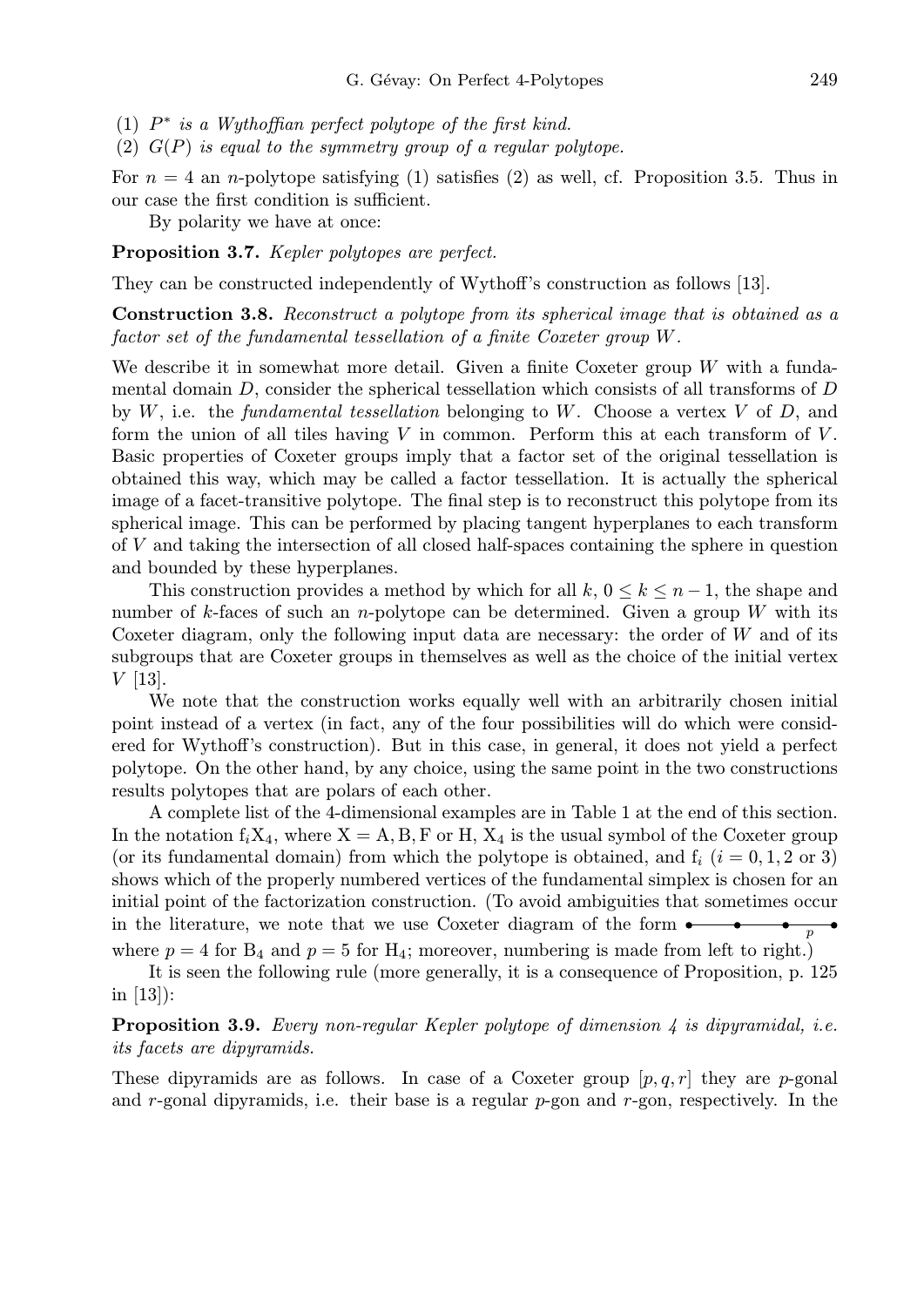particular case of  $[4, 3, 3]$ , however, the tetragonal dipyramids exhibit higher symmetry than merely dipyramidal; they become regular octahedra and we obtain the regular 24-cell (this is the reason of the coincidence  $f_1B_4 = f_0F_4$ ).

Proposition 3.9, together with Proposition 3.5 and Definition 3.6, implies the following

Corollary 3.10. *The polar of a Wythoffian perfect 4-polytope of the first kind is either regular or dipyramidal.*

Finally, we note that the orbit vector of all the non-regular examples is  $\theta = (2, 2, 1, 1)$ .

| <b>SYMBOL</b>     | NAME                  | $f$ -VECTOR             |
|-------------------|-----------------------|-------------------------|
| $f_0A_4 = f_3A_4$ | regular 4-simplex     | (5, 10, 10, 5)          |
| $f_1A_4 = f_2A_4$ | dipyramidal 10-cell   | (10, 30, 30, 10)        |
| $f_0B_4$          | hyper-cube            | (16, 32, 24, 8)         |
| $f_1B_4$          | regular 24-cell       | (24, 96, 96, 24)        |
| $f_2B_4$          | dipyramidal 32-cell   | (24, 88, 96, 32)        |
| $f_3B_4$          | regular 16-cell       | (8, 24, 32, 16)         |
| $f_0F_4 = f_3F_4$ | regular 24-cell       | (24, 96, 96, 24)        |
| $f_1F_4 = f_2F_4$ | dipyramidal 96-cell   | (48, 240, 288, 96)      |
| $f_0H_4$          | regular 120-cell      | (600, 1200, 720, 120)   |
| $f_1H_4$          | dipyramidal 720-cell  | (720, 3600, 3600, 720)  |
| $f_2H_4$          | dipyramidal 1200-cell | (720, 3120, 3600, 1200) |
| $f_3H_4$          | regular 600-cell      | (120, 720, 1200, 600)   |

#### Table 1

#### 3.3. Wythoffian perfect 4-polytopes of the 2nd kind

In this section we give a new class of prime perfect 4-polytopes. These are counter-examples to Rostami's conjecture. They can be constructed using reflection groups whose Coxeter diagram exhibits bilateral symmetry.

To start with, take the group  $\bullet \bullet \bullet = [3,3,3]$ . Apply Wythoff's construction such that let the symmetry of the diagram be preserved by the Coxeter symbol of the uniform polytope obtained, e.g. let it be  $t_{1,2} \alpha_4 = \bullet$  . The geometric content of this formal symmetry is as follows. Consider the usual presentation of  $[3,3,3]$ expressed by its Coxeter diagram. The defining relations are:

$$
\sigma_0^2 = \sigma_1^2 = \sigma_2^2 = \sigma_3^2 = 1,
$$
  
\n
$$
(\sigma_0 \sigma_1)^3 = (\sigma_1 \sigma_2)^3 = (\sigma_2 \sigma_3)^3 = (\sigma_0 \sigma_2)^2 = (\sigma_0 \sigma_3)^2 = (\sigma_1 \sigma_3)^2 = 1,
$$
\n(3)

where  $\sigma_i$  (i = 0, 1, 2, 3) are the generating reflections. This presentation is clearly invariant to the permutation  $\rho = (\sigma_0, \sigma_3)(\sigma_1, \sigma_2)$ . Geometrically  $\rho$  is realized by a half-turn about the join of the midpoints of two opposite edges of the fundamental domain of  $[3,3,3]$ : the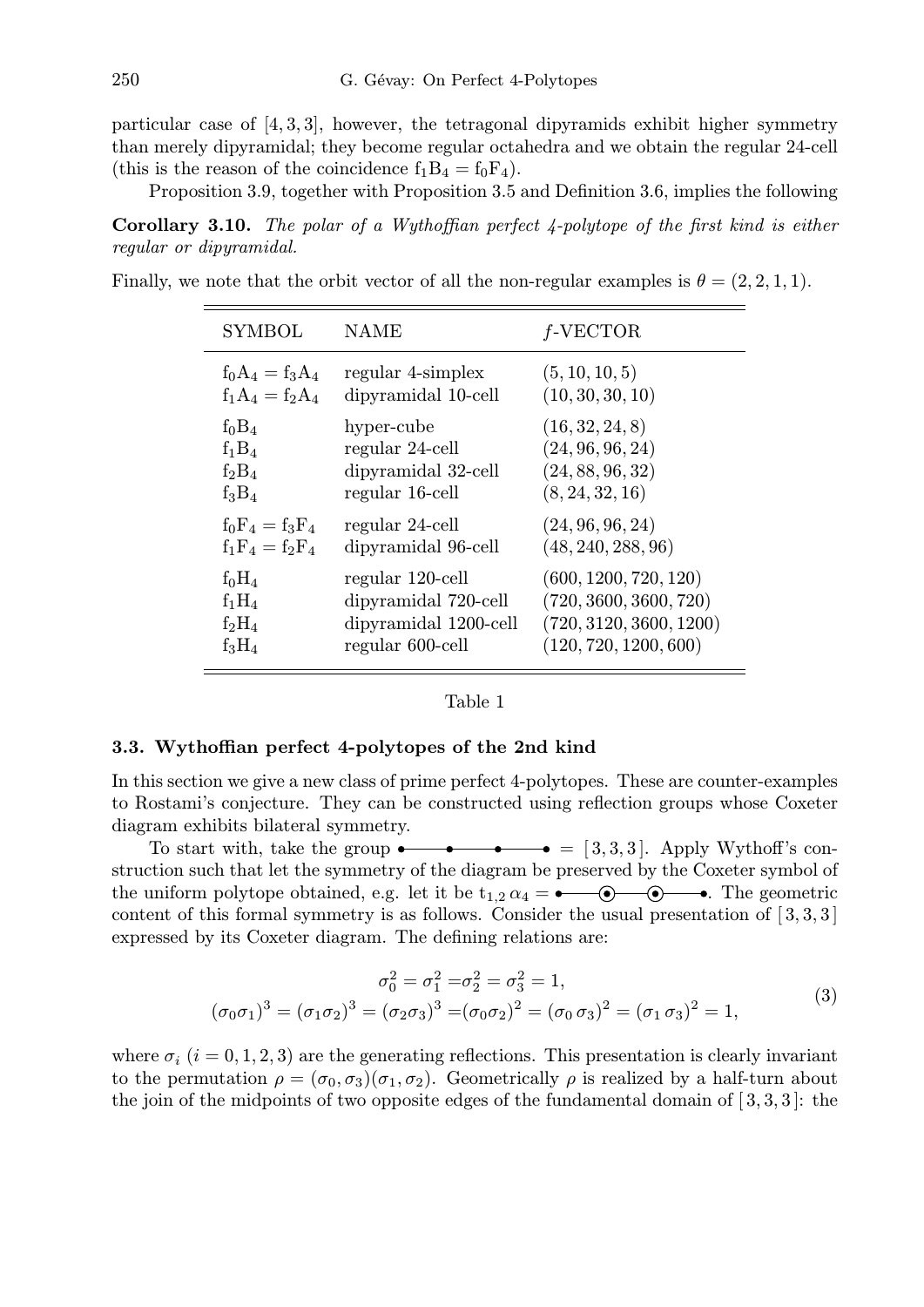edges  $V_0V_3$  and  $V_1V_2$ , where  $V_i$  is the vertex opposite to the wall corresponding to the *i*-th generating reflection [7, p. 566]. Denote these midpoints  $M_{03}$  and  $M_{12}$ , respectively.

 $\rho$  induces an automorphism of the group [3, 3, 3]. Hence, adjoining this half-turn to the group we obtain a larger group which in Coxeter's notation is  $[[3,3,3]],$  and which is isomorphic to the semi-direct product  $[3,3,3] \rtimes \langle \rho \rangle$ . With this extension, the original symmetry scaffolding has been extended as well. Namely, in the spherical image the great circle passing through the points  $M_{03}$  and  $M_{12}$  as well as all its transforms have been added. Thus it is directly seen that in scaf [[3, 3, 3]] the midpoints  $M_{03}$  and  $M_{12}$  are nodes.

Taking into account the convention for uniform polytopes mentioned above, we see that the initial point of Wythoff's construction of the polytope  $\bullet$   $\bullet$   $\bullet$  is exactly the midpont  $M_{12}$ . Therefore our polytope is nodal. Since it is vertex-transitive as well, due to Theorem 2.3 we obtain:

**Proposition 3.11.** *The polytope*  $t_{1,2} \alpha_4 = \bullet$   $\bullet$   $\bullet$  *is perfect.* 

We are now ready to define the notion in the title of this section.

Definition 3.12. *Let* P *be a perfect polytope obtained by Wythoff 's construction using a reflection group* W *with fundamental domain* D*.* P *is called a Wythoffian perfect polytope of the second kind if and only if the following conditions hold:*

- 1. P *is not a Wythoffian perfect polytope of the first kind.*
- 2. *the initial point for the construction of* P *can be chosen to be a relative interior point of an edge of* D*.*

The polytope  $t_{1,2}\alpha_4$ , which we shall call the perfect 10-cell, has 5 facets  $\odot$   $\odot$   $\rightarrow$  and 5 facets  $\bullet$   $\bullet$   $\bullet$ , thus it is bounded by 10 Archimedean truncated tetrahedra (here we use the technique developed by Coxeter [4] to determine the shape and number of the various faces of a uniform polytope). It can be conceived as a suitable (vertex) truncation of the regular 5-cell, or equivalently, as the intersection of 2 congruent reciprocal regular 5-cells. Its orbit vector is  $\theta = (1, 1, 2, 1)$ .

A close analogue arises from the fact that the Coxeter diagram of the symmetry group of the regular 24-cell is symmetrical as well. All our above considerations remain valid in the case of this group  $\bullet \bullet \bullet \bullet$   $\bullet = [3, 4, 3]$ . Thus we have an extended group  $[[3,4,3]] \cong [3,4,3] \rtimes \langle \rho \rangle$  likewise. Here the polytope  $\bullet$   $\bullet$   $\bullet$   $\bullet$  has 24 facets  $\circledcirc$   $\bullet$   $\bullet$  and 24 facets  $\bullet$   $\bullet$   $\bullet$   $\bullet$ , thus there are altogether 48 Archimedean truncated cube facets. The orbit vector of this perfect 48-cell is the same  $(1, 1, 2, 1)$ .

We obtained 2 types of (non-regular) perfect polytopes which are clearly prime. We remark that the existence of them directly contradicts Theorem 3.2 in [19], which is one of the main statements in the cited paper. It states that "A prime perfect  $(0, 3)$ -transitive 4-polytope is regular". (Here (0, 3)-transitivity means that the symmetry group of the polytope is transitive on the vertices as well as on the facets.) However, as we pointed out, there are some errors in its proof. Namely, the 10-cell is discarded due to some calculation error in applying Euler's relation [19, p. 272]. On the other hand, the possibility of 48-cell is overlooked since the facet of its polar is regarded to be regular tetrahedron instead of tetragonal disphenoid [19, p. 273] (cf. the construction in the next section).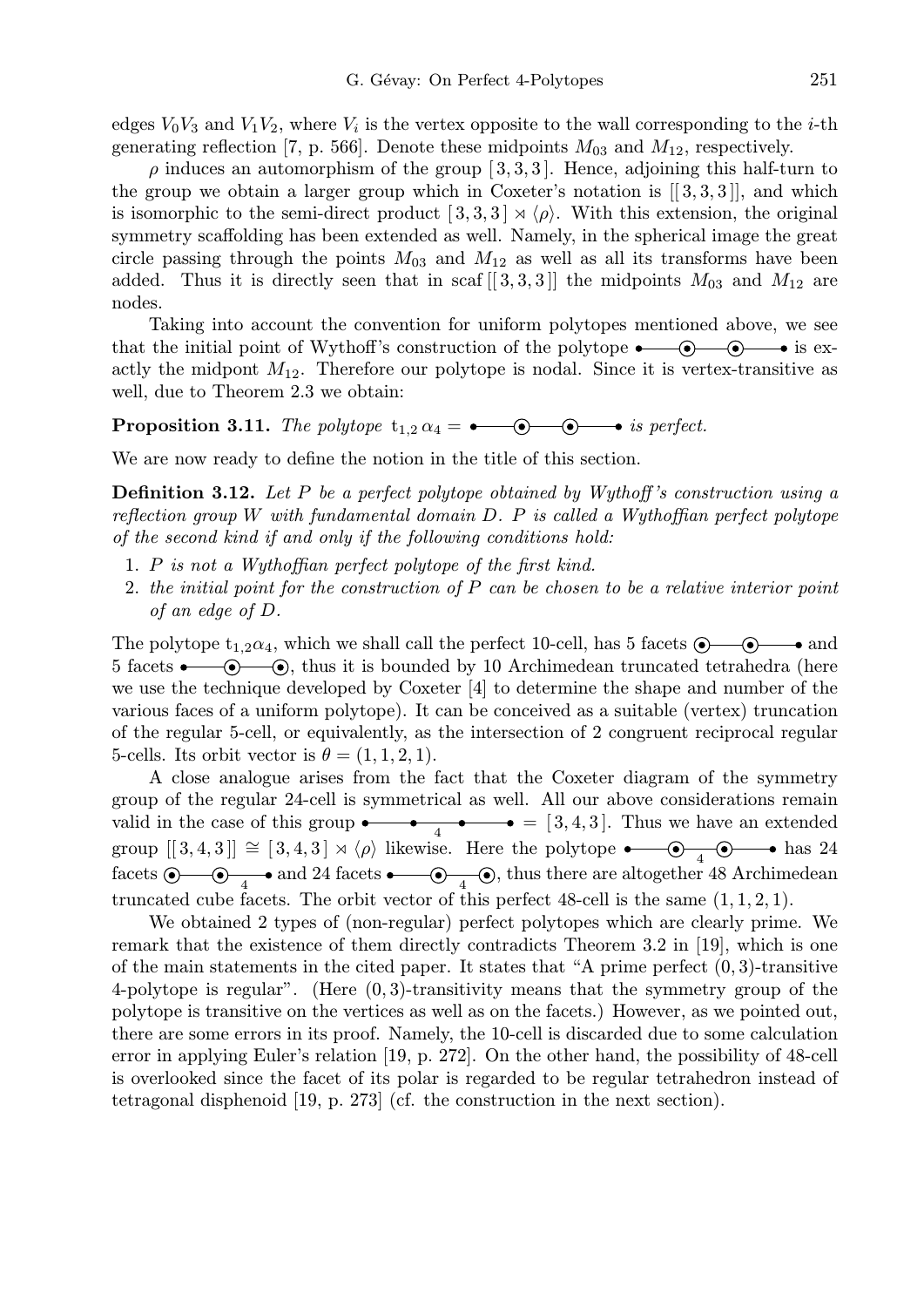By simple analogy, we obtain 2 further examples of Wythoffian (prime) perfect polytopes of the 2nd kind. These are as follows:  $t_{0,3} \alpha_4 = \circledcirc \bullet \bullet \bullet \circledcirc$  and  $t_{0,3} \{3,4,3\} =$  $\bullet$   $\bullet$   $\bullet$   $\bullet$   $\bullet$  An essential difference from the former examples is that these are not  $(0, 3)$ -transitive: their orbit vector is  $\theta = (1, 1, 2, 2)$  (i.e., it equals that of the non-regular Wythoffian perfect polytopes of the 1st kind, cf. the note at the end of Section 3.2). The first has 10 tetrahedra and 20 trigonal prisms as facets. The second has 48 octahedra and 192 trigonal prisms as facets.

| <b>SYMBOL</b>      | <b>FACETS</b>                                  | $f$ -VECTOR          | <b>ORBIT VECTOR</b> |
|--------------------|------------------------------------------------|----------------------|---------------------|
| $t_{1,2}\alpha_4$  | 10 Archimedean<br>truncated tetrahedra         | (30, 60, 40, 10)     | (1, 1, 2, 1)        |
| $t_{1,2}\{3,4,3\}$ | 48 Archimedean<br>truncated cubes              | (288, 576, 336, 48)  | (1, 1, 2, 1)        |
| $t_{0,3}\alpha_4$  | 10 regular tetrahedra<br>$+20$ trigonal prisms | (20, 60, 70, 30)     | (1, 1, 2, 2)        |
| $t_{0,3}\{3,4,3\}$ | 48 regular octahedra<br>$+192$ trigonal prisms | (144, 576, 672, 240) | (1, 1, 2, 2)        |
| $f_{1,2}A_4$       | 30 tetragonal<br>disphenoids                   | (10, 40, 60, 30)     | (1, 2, 1, 1)        |
| $f_{1,2}F_4$       | 288 tetragonal<br>disphenoids                  | (48, 336, 576, 288)  | (1, 2, 1, 1)        |
| $f_{0,3}A_4$       | 20 rhombohedra                                 | (30, 70, 60, 20)     | (2, 2, 1, 1)        |
| $f_{0,3}F_4$       | 144 tetragonal<br>streptohedra                 | (240, 672, 576, 144) | (2, 2, 1, 1)        |

Some data of these polytopes are summarized in the first part of Table 2.

Table 2

⋒ We note that Condition 1 rules out e.g. the polytope  $\rightarrow$  owing to the equality

 $\odot$  $=$   $\bullet$   $\bullet$   $\bullet$   $\bullet$   $\bullet$  [7, p. 575]. Likewise, the following equality shows that  $\odot$ 

extending our idea to a Coxeter symbol with trigonal symmetry does not result in new example other than considered:

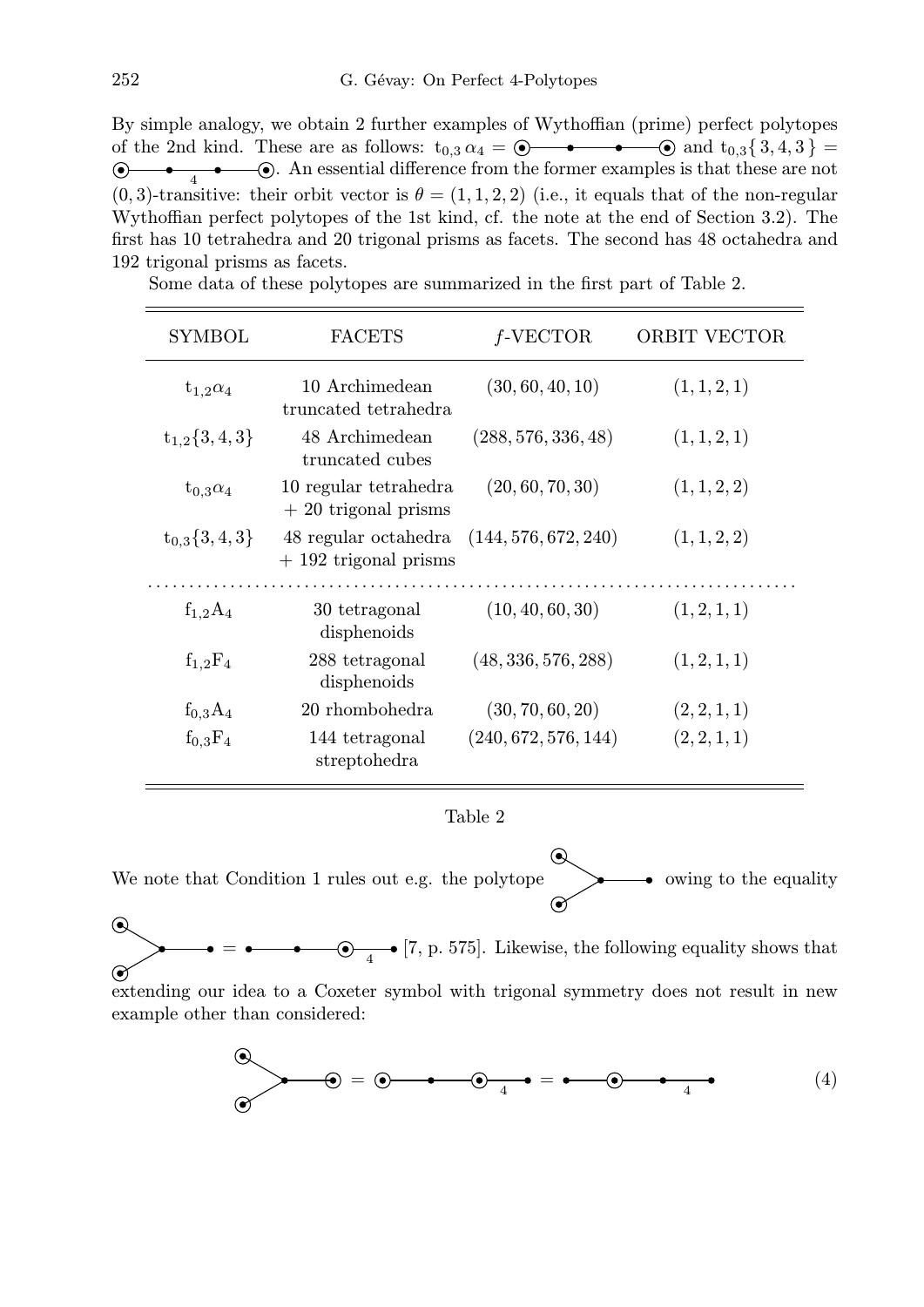Therefore this polytope cannot be regarded Wythoffian perfect polytope "of the third kind", and not even that of the second kind.

Finally, we note that the squares  $P \Box P$  of regular p-gons are Wythoffian perfect polytopes of the second kind as well. For, they all are given in the form  $\bigcirc \rightarrow \bullet$ .

# 3.4. Polars of Wythoffian perfect 4-polytopes of the 2nd kind

These polytopes are summarized in the second part of Table 2. In this section we show how the facets of them can effectively be constructed. It is found that these polytopes are neither regular nor dipyramidal, besides, each of them is prime. Hence using Corollary 3.10 we conclude:

Proposition 3.13. *Table 2 contains Wythoffian prime perfect polytopes of the second kind and the polars of them.*

The polar of the polytope  $t_{1,2} \alpha_4$  and of  $t_{1,2} \{3, 4, 3\}$  is  $f_{1,2}A_4 = \bullet \bullet \bullet$  and  $f_{1,2}F_4 = \leftarrow$  +  $\leftarrow$  , respectively. We note that in this notation the place and number of the vertical bars indicates the location of the initial point of the factorization process, cf. Construction 3.8 [13]. Actually, this agrees with the place and number of rings in the Coxeter symbol of the polar counterpart.

We determine the shape of a tile of the factor tessellation. (Since the dimension number is sufficiently low, our method here is intuitive instead of the abstract process based on Coxeter graphs in [13].) Choose first a (spherical) fundamental tetrahedron D corresponding to  $\bullet \bullet \bullet \bullet \bullet$ . Its schematic drawing is shown in Figure 1 such that each edge is labelled by the value of the dihedral angle appearing at that edge. We form the union of 4 copies of it having the edge  $V_1V_2$  in common. First take the union of the 2 copies that are adjacent by the side of the triangle  $V_1V_2V_3$  (recall that they are mirror images of each other). Then instead of a body with 6 facets, we obtain a tetrahedron, since both at the edge  $V_1V_2$  and  $V_1V_3$  two adjacent triangles unite to an isosceles triangle. (Observe that  $V_1$  is the fixed point of a subgroup ←  $\bullet \cong D_{3h}$ , thus the edge  $V_0V_1$ 

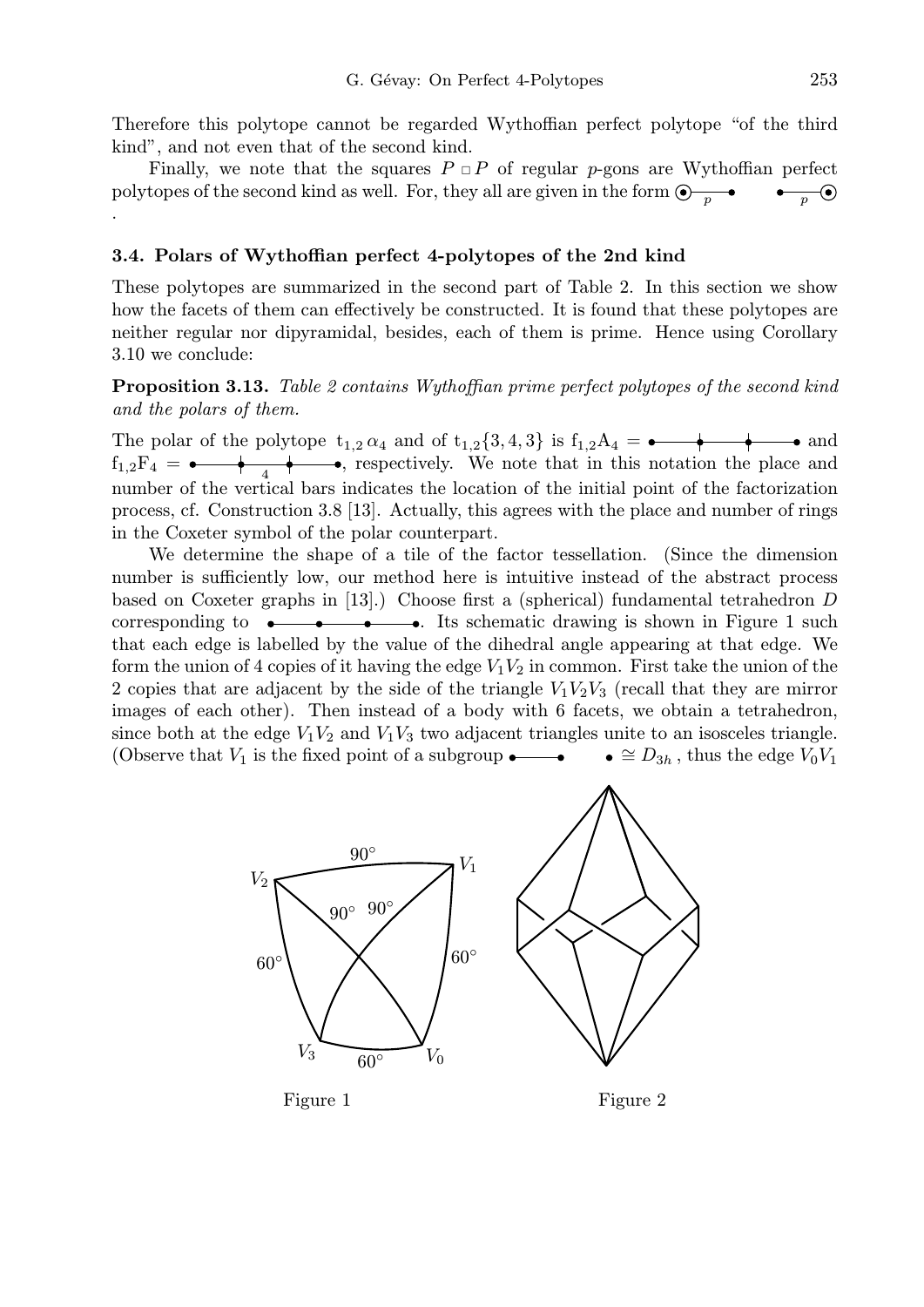and its mirror image are lying on a common great circle, hence they are uniting to form the common base of the new triangles  $V_0 V_2 V'_0$  and  $V_0 V_3 V'_0$ .) Now the union of the 2 other copies of D forms a mirror image of the larger tetrahedron just obtained. The two double tetrahedra are adjacent by the side of the mirror wall  $V_0 V_2 V_0'$ . The whole union of the 4 copies of D thus forms again a tetrahedron. In addition, it is seen that for symmetry reasons each of the four facets of this tetrahedron is an isosceles triangle. In other words, what is obtained is a *tetragonal disphenoid* [6], spherical of course.

The subgroup of the extended group  $[[3,3,3]]$  that fixes setwise this disphenoid is just equal to its symmetry group and is isomorphic to  $D_{2d} \cong [4, 2^+]$ . Its fixed point is the midpoint  $M_{12}$ . Therefore this point is to be chosen for the point of tangency of the hyperplane used in the final step of the construction of our polytope. Then this "local symmetry"  $D_{2d}$  is preserved and the facets of the polytope will be tetragonal disphenoids as well.

These arguments apply almost word by word for the case of  $\longrightarrow$ . Thus in this case we obtain likewise tetragonal disphenoid facets.

The polars of  $t_{0,3}\alpha_4$  and  $t_{0,3}{3,4,3}$  are  $t_{0,3}A_4 = \begin{array}{ccc} \bullet & \bullet & \bullet \end{array}$  and  $f_{0,3}F_4 =$  $\longleftrightarrow$ , respectively. Finding the shape of these polytopes goes along the same lines as above, thus we omit the details. The facets of  $f_{0,3}A_4$  are 20 oblate rhombohedra. On the other hand,  $f_{0,3}F_4$  has 144 facets. The symmetry group of such a facet (here coinciding with its stabilizer) is isomorphic to  $D_{4d} \cong [8, 2^+]$ . This is an isohedral polyhedron bounded by 8 deltoids (or kites). A polyhedron of this type is called a *tetragonal (isosceles) trapezohedron* (also called, in geometric crystallography, a *tetragonal streptohedron* [17, p. 776]). It is illustrated in Figure 2.

## 3.5. An infinite class of perfect 4-polytopes

With the polytopes constructed in this section we go even more away from the Wythoffian perfect polytopes of the first kind. We start from a reflection group  $[p, 2, p] \cong$  $\bullet \bullet \bullet \bullet$ , where  $p > 2$ . Take its rotation subgroup  $[p, 2, p]^+$  of index 2. It is well known [9, p. 125], that if the reflections generating  $[p, 2, p]$  are  $\sigma_0$ ,  $\sigma_1$ ,  $\sigma_2$ ,  $\sigma_3$ , then  $[p, 2, p]^+$  is generated by  $\rho_0 = \sigma_0 \sigma_1$ ,  $\rho_1 = \sigma_1 \sigma_2$ ,  $\rho_2 = \sigma_2 \sigma_3$ , and the defining relations are

$$
\rho_0^p = \rho_1^2 = \rho_2^p = (\rho_0 \rho_1)^2 = (\rho_0 \rho_1 \rho_2)^2 = (\rho_1 \rho_2)^2 = 1.
$$
\n(5)

We seek the shape of the fundamental domain of  $[p, 2, p]$ <sup>+</sup>. Denote D the fundamental domain of  $[p, 2, p]$  and  $V_i$   $(i = 0, 1, 2, 3)$  the vertices of D. It is clear that switching from  $[p, 2, p]$  to  $[p, 2, p]$ <sup>+</sup> the mirror walls of D are removed, while the edges corresponding to the products (5) are preserved (together with the vertices). Choose an interior point A and reflect it to each wall of D. Let the mirror images be  $A_0$ ,  $A_1$ ,  $A_2$ ,  $A_3$ , respectively. Then the convex hull conv $\{V_0, V_1, V_2, V_3, A_0, A_1, A_2, A_3\}$  may serve as a fundamental domain for  $[p, 2, p]^+$ . (Note that the convex hull is meant here in spherical sense.) We denote this fundamental domain by  $D^+$ .

We have the following two observations here. First, it is implied by the symbol  $[p, 2, p]$ that  $D$  is a (spherical) tetragonal disphenoid. The dihedral angles at four of its edges equal  $\pi/2$ , and the remaining two are equal to  $\pi/p$ . Secondly, due to the reflections sending A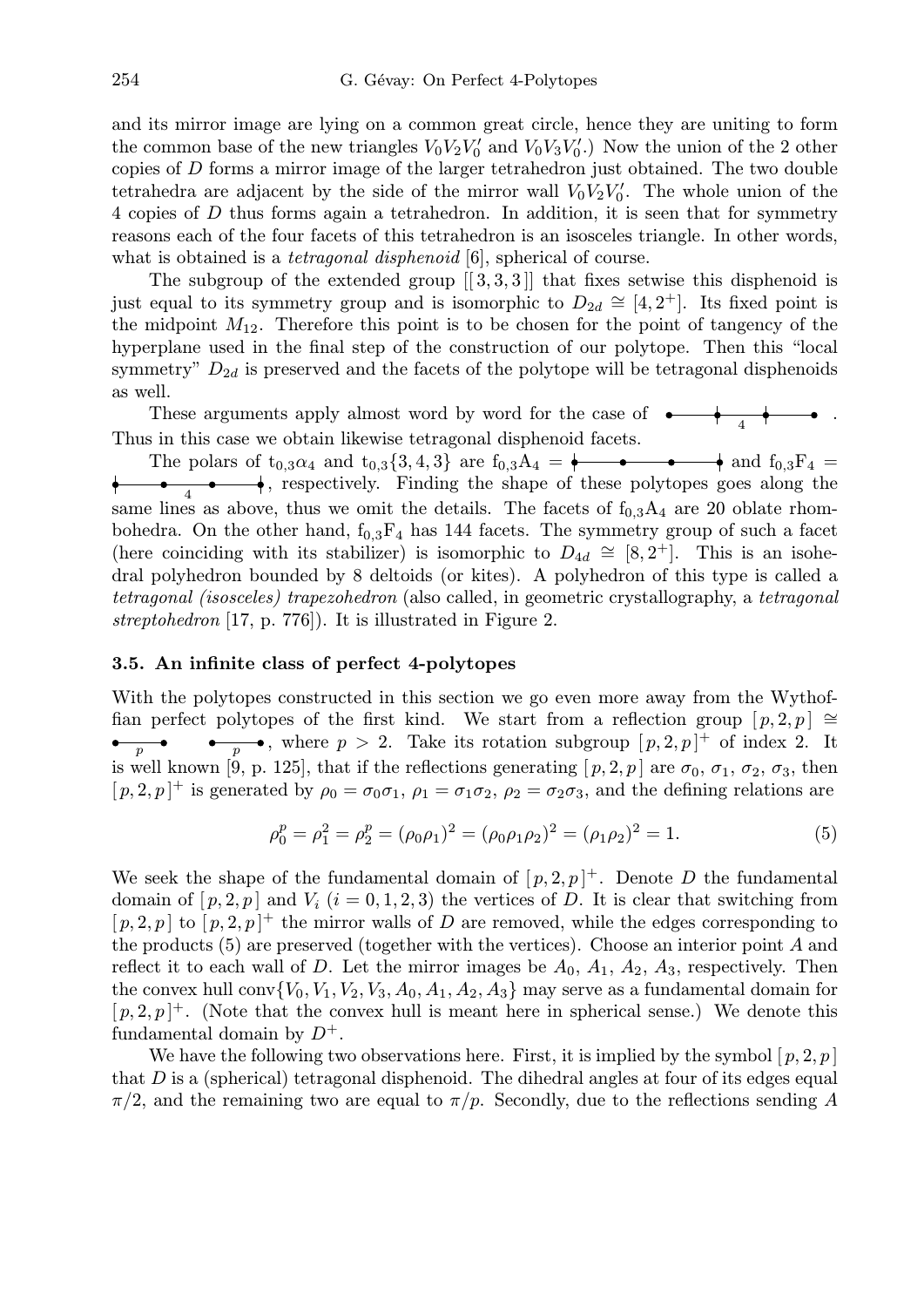to  $A_i$ , the dihedral angles at every edge  $V_iV_j$  are doubled when forming the domain  $D^+$ . It is implied that  $D^+$ , instead of having 12 triangular facets, has 4 quadrilaterals and 4 triangles as facets.

Recall that the symmetry group of a tetragonal disphenoid is isomorphic to  $D_{2d} \cong$ [4, 2<sup>+</sup>]. Moreover, it is seen that the symmety group of  $D^+$  remains to be  $D_{2d}$  if and only if the point  $A$  is chosen to be the fixed point of this group. We denote this special form of  $D^+$  by  $D_0^+$  $_{0}^{+}$  and this special choice of A by  $A_{(0)}$ .

Thus we choose  $A_{(0)}$ , and we regard the fundamental tessellation obtained for  $[p, 2, p]$ <sup>+</sup> as the spherical image of a polytope  $P$ . In this case the reconstruction of  $P$  is very simple. We place a tangent hyperplane H to  $A_{(0)}$ , form all the transforms of H by  $[p, 2, p]^+$ , and take the intersection of the closed half-spaces bounded by these hyperplanes and containing  $\mathbb{S}^3$ . (We note that as it can be shown [15], for an A in general position, the proper choice of the point of tangency of H is the centre of the circumsphere of the tetrahedron  $A_0A_1A_2A_3$ . In our particular case, however, this coincides with the common centre of the circumsphere and insphere of the tetrahedron  $V_0V_1V_2V_3$ , and thus with the fixed point of the symmetry group of  $D$ .)

Since the symmetry group of  $D_0^+$  $\frac{1}{0}$  is  $D_{2d}$ , and the presentation of  $[p, 2, p]$ <sup>+</sup> is invariant to this group, the symmetry group of P is isomorphic to the semi-direct product  $[p, 2, p]^+ \rtimes$  $D_{2d}$ . In the spherical symmetry scaffolding of this extended group the point  $A_{(0)}$  is clearly node. On the other hand, a direct consequence of the construction is that  $P$  is facettransitive. To see the other transitivity properties, call the vertices of P corresponding to the vertices  $V_i$  and  $A_j$  of  $D_0^+$  $<sub>0</sub><sup>+</sup>$  vertices of type V and A, respectively. We observe</sub> that either of these types forms a transitivity class in itself under the action of  $G(P)$ . In fact, the stabilizer of a vertex of type A is isomorphic to  $D_{2d}$  and determines a conjugate class in  $G(P)$ . On the other hand, the stabilizer of a vertex of type V is isomorphic to  $D_p \cong [p, 2]^+$  and determines another conjugate class in  $G(P)$ . The edges are of two distinct types as well, type  $VV$  and type  $VA$ . We find that the set of edges also decomposes to 2 transitivity classes corresponding to these types. A simple consequence is that the quadrilateral 2-faces are rhombuses and the triangular faces are isosceles triangles. In particular, by some calculation it is obtained that for  $p = 4$  these latter are just equilateral triangles. Thus, a facet of P can be conceived as an intersection of a tetragonal prism and a tetragonal disphenoid, as in Figure 3 it is shown for  $p = 4$  (when the disphenoid is a regular tetrahedron). It is found that the orbit vector is  $\theta(P) = (2, 2, 2, 1)$ .



Figure 3

Taking the polar  $P^*$ , we observe that this is not only vertex-transitive but is a Wythoffian polytope. The initial point of Wythoff's construction in this case is just  $A_0$ . In this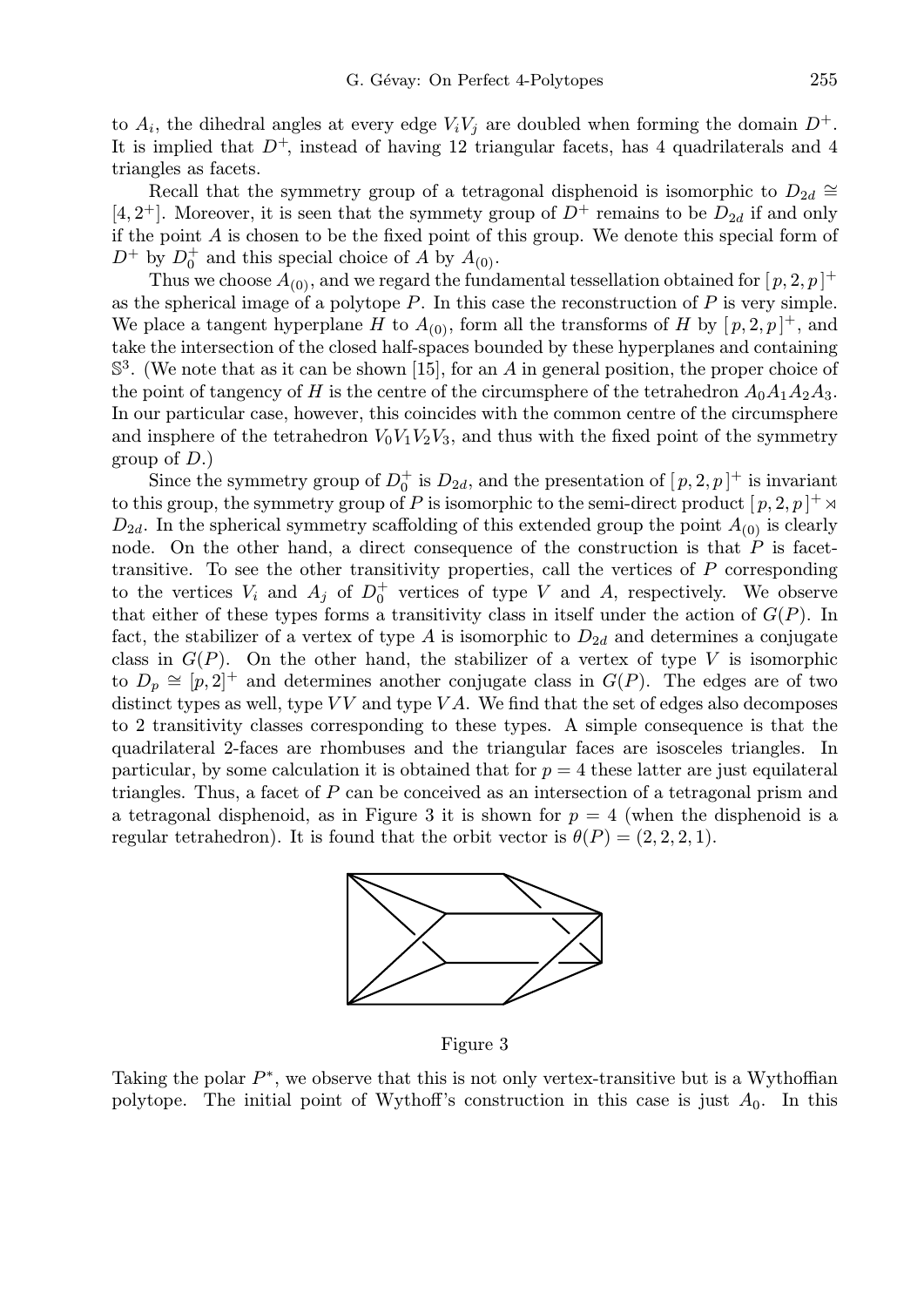construction the rotation subgroup  $[p, 2, p]^+$  of  $[p, 2, p]$  is applied. Thus, in Coxeter's notation, this is a polytope of the form  $\overline{O_{p}O}$   $\overline{O_{p}O}$ . (Here the lack of dots from the rings indicates the removal of the mirror hyperplanes belonging to the generators of  $[p, 2, p]$ . On the other hand, the number of the rings indicates that this is a type of polytopes belonging to case 4 of Construction 3.1.) Finally, it is clearly perfect, which follows from the vertex-transitivity and from that the vertices are nodal (cf. Theorem 2.3). Thus we obtained a class, parametrized by  $p$ , such that its members may be called Wythoffian perfect 4-polytopes.

To establish the shape of the facets of  $P^*$ , we use the stabilizers found above and consider the orbit of a suitably chosen facet centre of P under their action. We obtain that a facet of  $P^*$  with centroid of type V is a p-gonal antiprism, and a facet with centroid of type A is a tetragonal disphenoid.

Knowing the facets of both  $P$  and  $P^*$ , it is seen that we obtained an infinite class of perfect 4-polytopes which are additional counter-examples to Rostami's conjecture (it is enough to note that neither  $P$  nor  $P^*$  is regular or dipyramidal, cf. Corollary 3.10). Here we remark that the case  $p = 2$  is excluded on account of that it yields regular polytope. Namely,  $P$  is the hyper-cube (since  $D$  in this case is a regular tetrahedron with dihedral angles  $\pi/2$  and  $P^*$ , one might say, has 8 regular tetrahedron facets and 8 "digonal" antiprism" facets, i.e. it is the regular 16-cell.

This latter observation suggests another approach to  $P^*$ . Recall that the regular 16-cell can be conceived as a 4-dimensional "half-measure polytope" [6]. Such kind of polytopes can be obtained as follows. Select alternate vertices of an n-cube in such a way that every edge has one end selected and one end rejected. Then take the convex hull of the selected vertices. On the other hand, a 4-cube can be conceived as the product  ${4} \Box {\{4\}}$  of 2 equal squares. More generally, one may take the product  ${2p} \Box {\{2p\}}$  of 2 equal regular 2p-gons. This is a (non-prime) "prismatic" perfect polytope. But perfectness is preserved when its alternate vertices are selected and the convex hull of the selected vertices is formed. For, what is obtained is just our polytope  $P^*$ . (Observe that the construction is made possible by that every 2-face of the product polytope has an even number of sides.) By this kind of partial truncation the 2p-gonal prism facets are truncated to p-gonal antiprisms.

For this characteristic feature, we shall call the infinite series of such perfect polytopes P ∗ (p-gonal) *antiprismatic perfect polytopes*.



Figure 4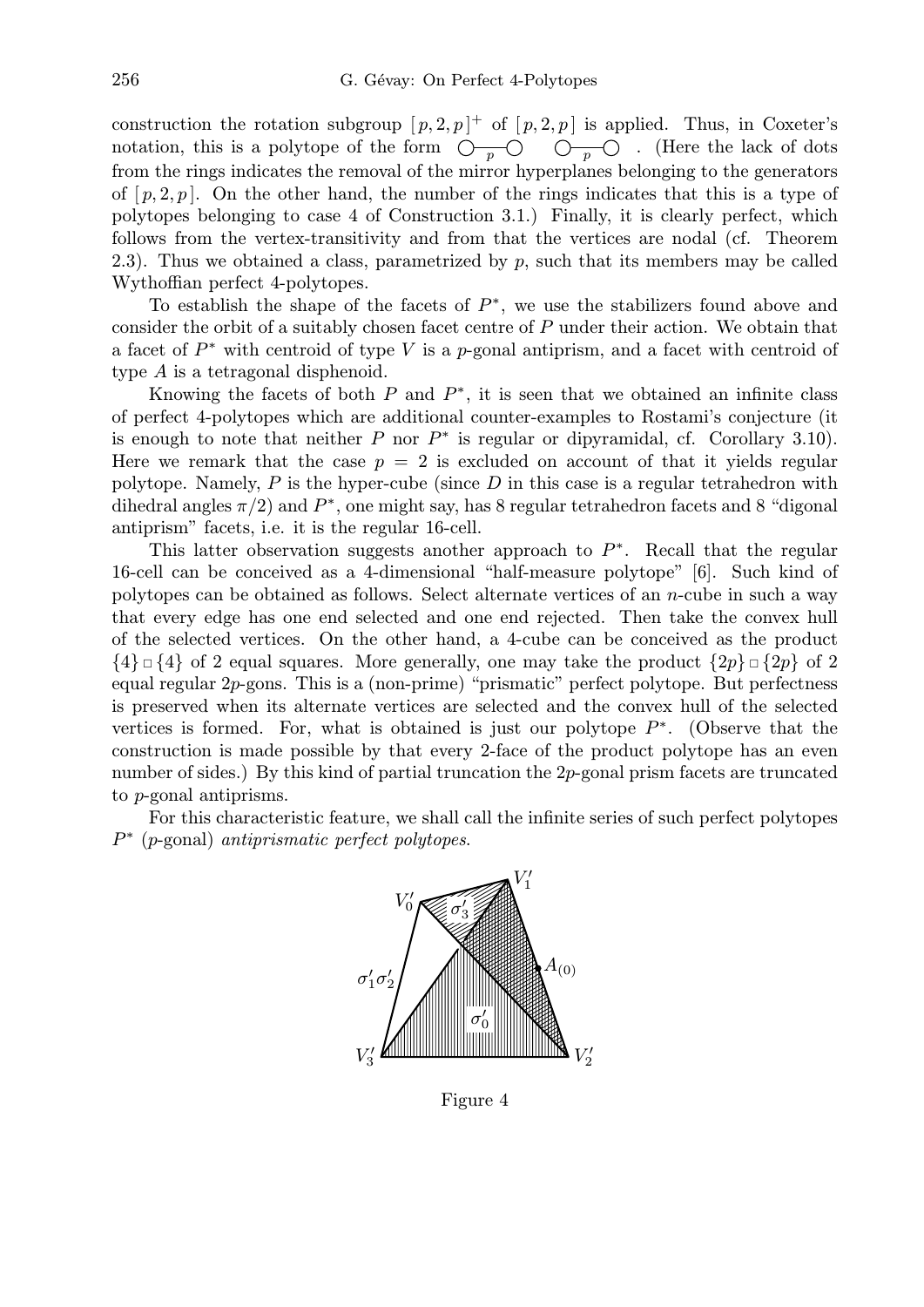We show that they can be obtained by Wythoff's construction from another group. This group is  $[p, 2^+, p]$ , generated by  $\sigma'_0$ ,  $\sigma'_1 \sigma'_2$ ,  $\sigma'_3$ , where  $\sigma'_i$ ,  $(i = 0, 1, 2, 3)$  are the generators of (a new copy of)  $[p, 2, p]$  (cf. [7], p. 569). A characteristic part of its spherical symmetry scaffolding is illustrated in Figure 4. Here it is indicated that two of the generators of [p, 2, p] are removed while their product  $\sigma'_1 \sigma'_2$  is preserved. Choose the midpoint  $A_{(0)}$ of the edge  $V_1'V_2'$  for the initial point for the construction. Then  $P^*$  is obtained again. This is seen at once if we consider the union of the tetrahedron  $V_0'V_1'V_2'V_3'$  with three of its copies. These are as follows. Its mirror image with respect to the wall  $V_0'V_1'V_2'$ , its mirror image with respect to the wall  $V_1'V_2'V_3'$  and its transform by a half-turn about the edge  $V_1'V_2'$ , respectively. These four copies are united to a larger tetrahedron which can be identified with the tetrahedron  $V_0V_1V_2V_3$  we started from in our former construction. Then  $A_{(0)}$  is the same as above and we have the identifications  $V'_0 = V_0$  and  $V'_3 = V_3$ . This correspondence shows the following isomorphism:  $[p, 2, p]^+ \rtimes D_{2d} \cong [[2p, 2^+, 2p]].$  (Here the double brackets in the right-hand term indicate that  $[2p, 2^+, 2p]$  is extended by the half-turn about the join of the midpoints of edges  $V_0'V_3'$  and  $V_1'V_2'$ .) Thus we may say that the symmetry group of a *p*-gonal antiprismatic polytope is isomorphic to  $[[2p, 2^+, 2p]]$ .

Finally, from simple considerations we obtain the f-vector as follows:  $f(P) = (2p^2 +$  $4p, 8p^2 + 4p, 8p^2, 2p^2$ .

We summarize some of our more important findings in

Proposition 3.14. *The* p*-gonal antiprismatic polytopes (*p ≥ 3*) constructed in this section are Wythoffian prime perfect polytopes which form an infinite series of counter-examples to Rostami's conjecture. Furthermore, neither of them can be regarded a Wythoffian perfect polytope of the second kind, thus they form a third class of Wythoffian perfect polytopes. Their symmetry group is isomorphic to*  $[[2p,2^+,2p]]$ *. They have the f-vector*  $f(P^*)$  =  $(2p^2, 8p^2, 8p^2 + 4p, 2p^2 + 4p)$ , and orbit vector  $\theta(P^*) = (1, 2, 2, 2)$ .

## 4. Conclusion and problems

In Section 3.1 and 3.2 we briefly described the prime perfect 4-polytopes which are already known. These are the Wythoffian perfect 4-polytopes of the first kind and their polars, the Kepler polytopes of dimension 4. The former are known as a special class of uniform polytopes, thus their properties can be studied in terms of the comprehensive theory of uniform polytopes due to Coxeter  $[4-8]$ . The latter were described first by the author [13].

These are the only prime perfect 4-polytopes which are allowed by Rostami's conjecture. However, in Sections 3.3 and 3.5 constructions are given for 2 new classes of perfect 4-polytopes, of which Rostami's conjecture cannot give an account. Hence the existence of these polytopes disproves the conjecture:

#### Theorem 4.1. *Rostami's conjecture is false.*

At the same time, Madden's classification theorem [19], which is an (erroneous) affirmation of the conjecture, is also disproved (the errors we found are mentioned in Section 3.3). We remark here as well, that the classification of perfect 4-polytopes cannot be regarded complete as yet. In fact, work is in progress in this direction, and our hope is that in subsequent publications an account on that will be given. In particular, here we just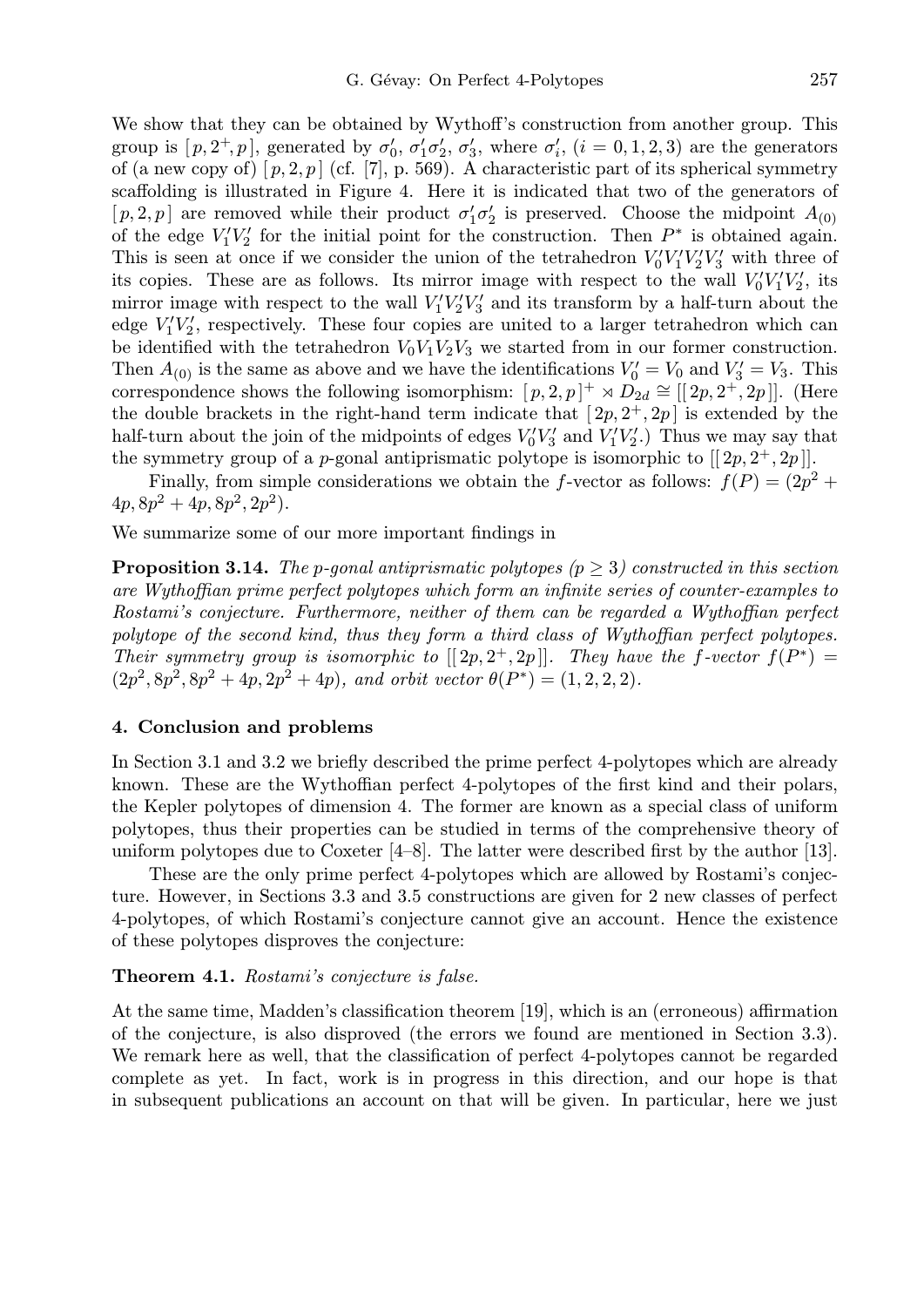indicate that we have a construction even for a class of *non-Wythoffian* perfect 4-polytopes as well.

In order to understand the geometry of perfect polytopes, there may be a number of intermediate problems to be solved. To mention some of them, first we formulate the following:

# Problem 4.2. *Does there exist a chiral perfect polytope?*

(Here by chirality of a polytope is meant that its symmetry group is generated by pure rotations.)

Or, is it true that a perfect polytope  $P$  or its polar  $P^*$  is necessarily nodal? Let us call P seminodal in case both  $P$  and  $P^*$  have vertices which are not nodal. Then we have:

Problem 4.3. *Does there exist a seminodal perfect polytope?*

Acknowledgement. I am grateful to the referee for the valuable comments which helped me in preparing the revised form of the manuscript.

## References

- [1] Ashley, J.; Grünbaum, B.; Shephard, G. C.; Stromquist, W.: *Self-duality groups and ranks of self-dualities*. DIMACS Ser. Discrete Math. Theor. Comp. Sci. 4 (1991), 11–50. [Zbl 0752.52003](http://www.emis.de/MATH-item?0752.52003)
- [2] Brøndsted, A.: *An Introduction to Convex Polytopes.* Graduate Texts in Math. 90, Springer, New York 1983. [Zbl 0509.52001](http://www.emis.de/MATH-item?0509.52001)
- [3] Buerger, M. J.: *Introduction to Crystal Geometry.* McGraw-Hill Book Co., New York 1971.
- [4] Coxeter, H. S. M.: *Wythoff 's construction for uniform polytopes.* Proc. London. Math. Soc. 38 (1934), 327–339. [Zbl 0010.27503](http://www.emis.de/MATH-item?0010.27503)
- [5] Coxeter, H. S. M.: *Regular and semi-regular polytopes. I.* Math. Z. 46 (1940), 380– 407. [Zbl 0022.38305](http://www.emis.de/MATH-item?0022.38305) −−−−−−−−−−−−
- [6] Coxeter, H. S. M.: *Regular Polytopes*. Methuen, London 1948. [Zbl 0031.06502](http://www.emis.de/MATH-item?0031.06502)
- [7] Coxeter, H. S. M.: *Regular and semi-regular polytopes. II.* Math. Z. 188 (1985), 559–591. **Zbl** 0553.52007
- [8] Coxeter, H. S. M.: *Regular and semi-regular polytopes. III.* Math. Z. 200 (1988), 3–45. [Zbl 0633.52006](http://www.emis.de/MATH-item?0633.52006)
- [9] Coxeter, H. S. M.; Moser, W. O. J.: *Generators and Relations for Discrete Groups.* Springer-Verlag, Berlin 1972. [Zbl 0239.20040](http://www.emis.de/MATH-item?0239.20040)
- [10] Engel, P.: *Geometric Crystallography.* Reidel, Dordrecht 1986. [Zbl 0659.51001](http://www.emis.de/MATH-item?0659.51001)
- [11] Farran, H. R.; Robertson, S. A.: *Regular convex bodies.* J. London Math. Soc. (2) 49  $(1994)$ , 371–384.  $Z<sup>1</sup>$   $Z<sup>1</sup>$   $Q<sup>1</sup>$   $Q<sup>1</sup>$   $Q<sup>1</sup>$   $Q<sup>1</sup>$   $Q<sup>1</sup>$   $Q<sup>1</sup>$   $Q<sup>1</sup>$   $Q<sup>1</sup>$   $Q<sup>1</sup>$   $Q<sup>1</sup>$   $Q<sup>1</sup>$   $Q<sup>1</sup>$   $Q<sup>1</sup>$   $Q<sup>1</sup>$   $Q<sup>1</sup>$   $Q<sup>1</sup>$   $Q$
- [12] G´evay, G.: *Icosahedral morphology.* In: Hargittai, I. (Ed.): *Fivefold Symmetry.* World Scientific, Singapore 1992, 177–203.